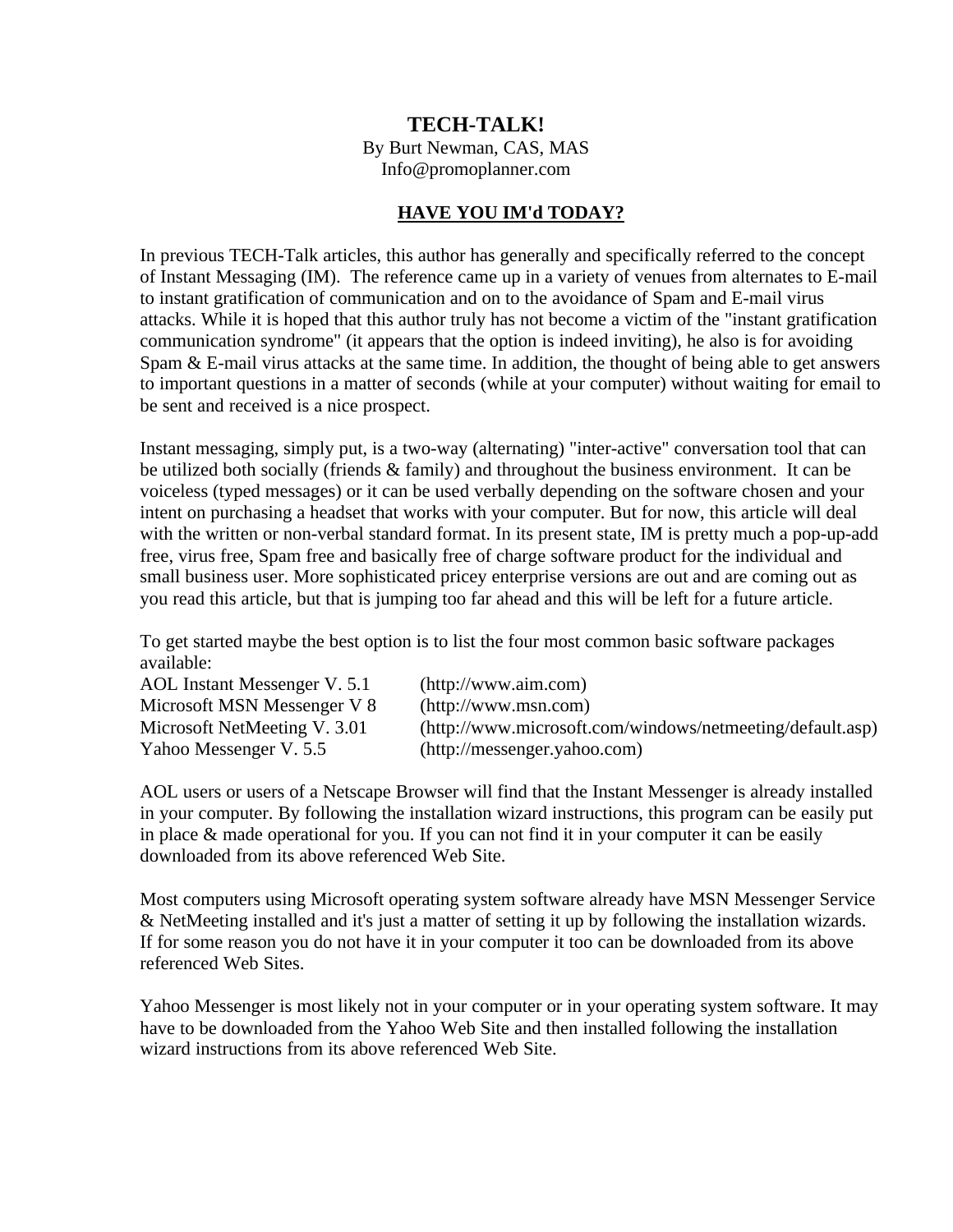Since the inception of the instant messaging concept, the most commonly used software has been the AOL Instant Messenger product. Both the AOL and Yahoo products are similar and it is probably a toss-up (think user preference) as to which one is better. Microsoft's MSN Messenger while similar to AOL & Yahoo, is more intensely linked to Microsoft's on-line access and services. Microsoft's NetMeeting product on the other hand goes well beyond the concept of IM and is considerably different. It includes conferencing, chat, whiteboards, file transfers, video imaging, shared applications and collaboration in addition to the MSN Messenger IM product. It probably does not compare in general widespread use as do the AOL & Yahoo products and probably is not the best place to start for those new to IM.

The point of this boils down to how to choose an IM product. Since you can only communicate with others in the same IM program (you can't cross-communicate among the various products just yet) it probably would be best to make your choice based the majority of people with whom you will be communicating and the software that they are using. On the other hand, if you are starting out with a group of people who do not currently use IM software then the choice is again based on individual preferences. You could of course set up IM in multiple products and run separate lists if you so desire. It is this author's suggestion that you start with one program and then once familiar with the basic operation, it will be a short jump to move on to a second one if that is your intention.

This then brings us to the question, how do I get started? For openers, realize that for IM software to work, you **MUST be connected to the Internet**. All of these programs work via transmission of your communications using the Internet as the vehicle of transport. Soooooooooooo, if you do not have an Internet connection you must either get one or forget about using this technology. The GCPPA has provided for an Internet access agreement just for our members via our ISP as indicated at the end of this article.

Assuming that this Internet connection has been established, the next task is to set-up the program of choice. Once you have downloaded or installed the IM software, the first thing you will be asked to do is to create a user or Log-On name. At the same time you also will be asked to create a password. Like most other privacy-based programs, the installation wizard will walk you through these steps. If your user name or password are currently in use it will so prompt you and ask that you make another choice(s) until you get one that is not in use. This all happens rather quickly and is much easier done than said. **Be sure to write down and protect you final user or Log-On name and password**. While the program saves your user or Log-On name you will need your password to access sign-on and thus your ability to communicate. There is also an option for your computer to remember your password, but that will leave your computer open for anyone else to use your identity (think security).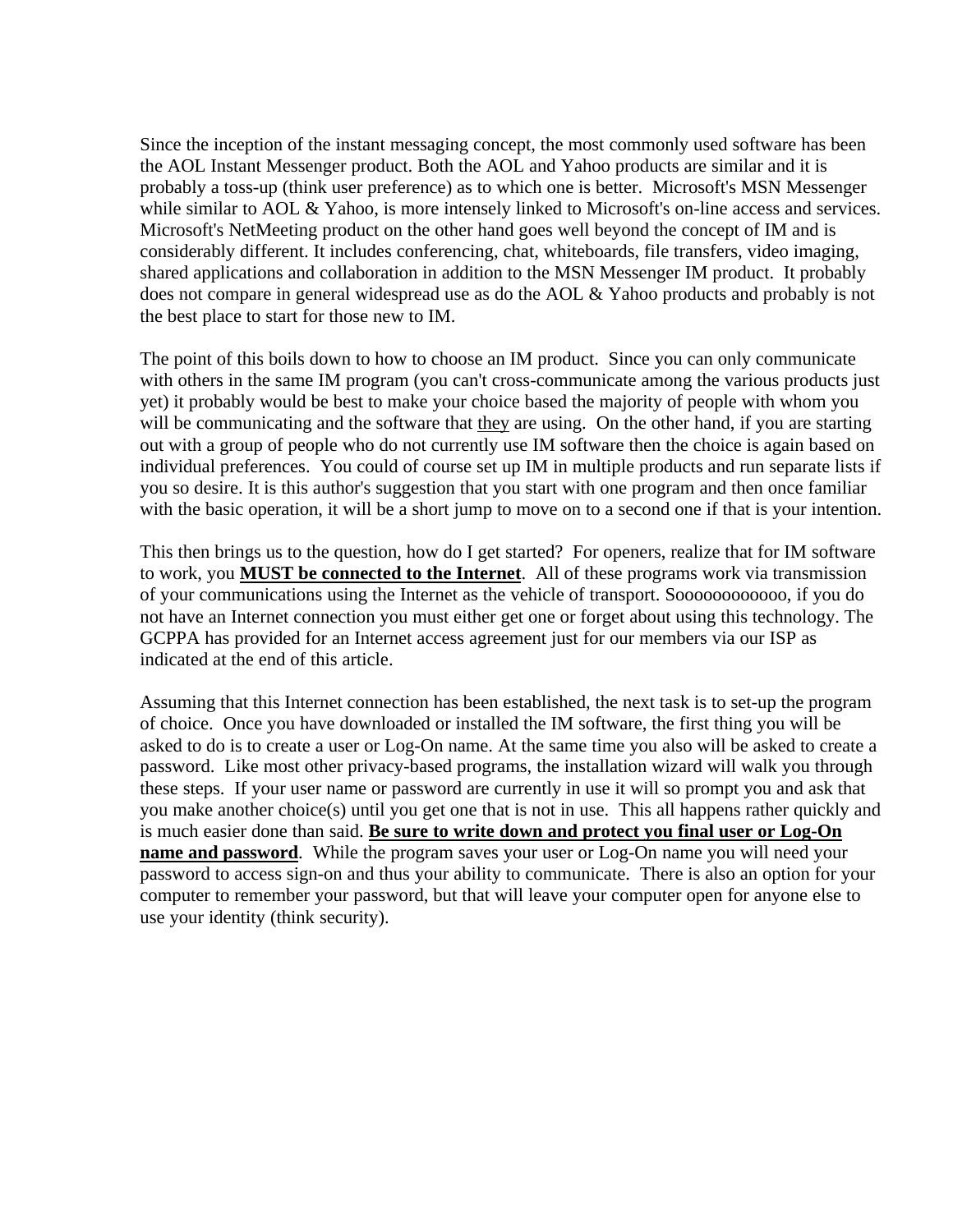After getting your user or Log-On name and password approved, your machine will automatically set you up to sign-on. You now will have the ability to create groups; i.e., Friends, Family, Social and Business groups. If you chose a user or Log-On name that is "coded" or not easily identifiable, then you may want to let others know your user or Log-On name much the way you give out your E-mail address to those with whom you wish to connect. At this stage you may also customize or personalize your software. There is generally a help section as well as a tour section. Each of these programs will guide you through getting familiar, getting started & customizing your screen; they are indeed helpful tools and should be utilized, especially for those new to IM.

These are the basics to the background of IM and the simple choices for getting started. The programs are pretty user-friendly and there are a host of folks using them that can help you if you get stuck. For the price (think FREE) it is a pretty good deal and a great way to communicate quickly with others that are also "on-line".

Since IM has been suggested as a communication device, this author will be setting up an IM group for the GCPPA members. It will be open to all members of GCPPA including Distributors, Suppliers & Multi-line Reps. It can be used as a forum for discussion topics, as a question  $\&$ answer vehicle and as plain old "water cooler" conversation. This will be your opportunity to ask and receive as well as communicate with each other. The GCPPA ISP (Internet Service Provider) will NOT monitor this group, but **the conversations will be visible to ANYONE that is signedon at the time of the conversation**. So common courtesy, good sense and respect for others should be your guidelines; e.g., think twice, type once before sending. The group will be called GCPPA and will be on the AOL Instant Messaging program. If you choose to participate make sure that you set up a new separate group called **GCPPA**. If you wish to connect with me for my Log-On name please E-mail me (newman@flite.net) and I will provide my Log-On name for you. Please provide me with yours at the same time so that I may recognize you when you log-on. Remember that this only works when you & others are connected to the Internet **AND** when you open your IM program and are **signed-on**. It is easy to tell who is signed-on at the time you connect. There is a list of others who are "on-line" which is easily seen. Let's give it a try and see if it works for our group. Who will be the first to get setup and sign-on with me?

Down the road, if it works for you in this group, you may want to set up a group for your customers and prospects or your vendors to answer questions, increase inquiries or to expedite orders. The possibilities for use are only limited by your desire to utilize this technology.

Keep thinking about how you can communicate with each other or with suppliers and multi-line reps and vise versa. It is indeed a quick way to get a question answered without being put on hold, into voice-mail or waiting for an E-mail response. It is a good business tool that can be used both inside and outside your business walls if it is used effectively. Maybe in the near future you will be able to answer yes to the question, **HAVE YOU IM'd TODAY?**